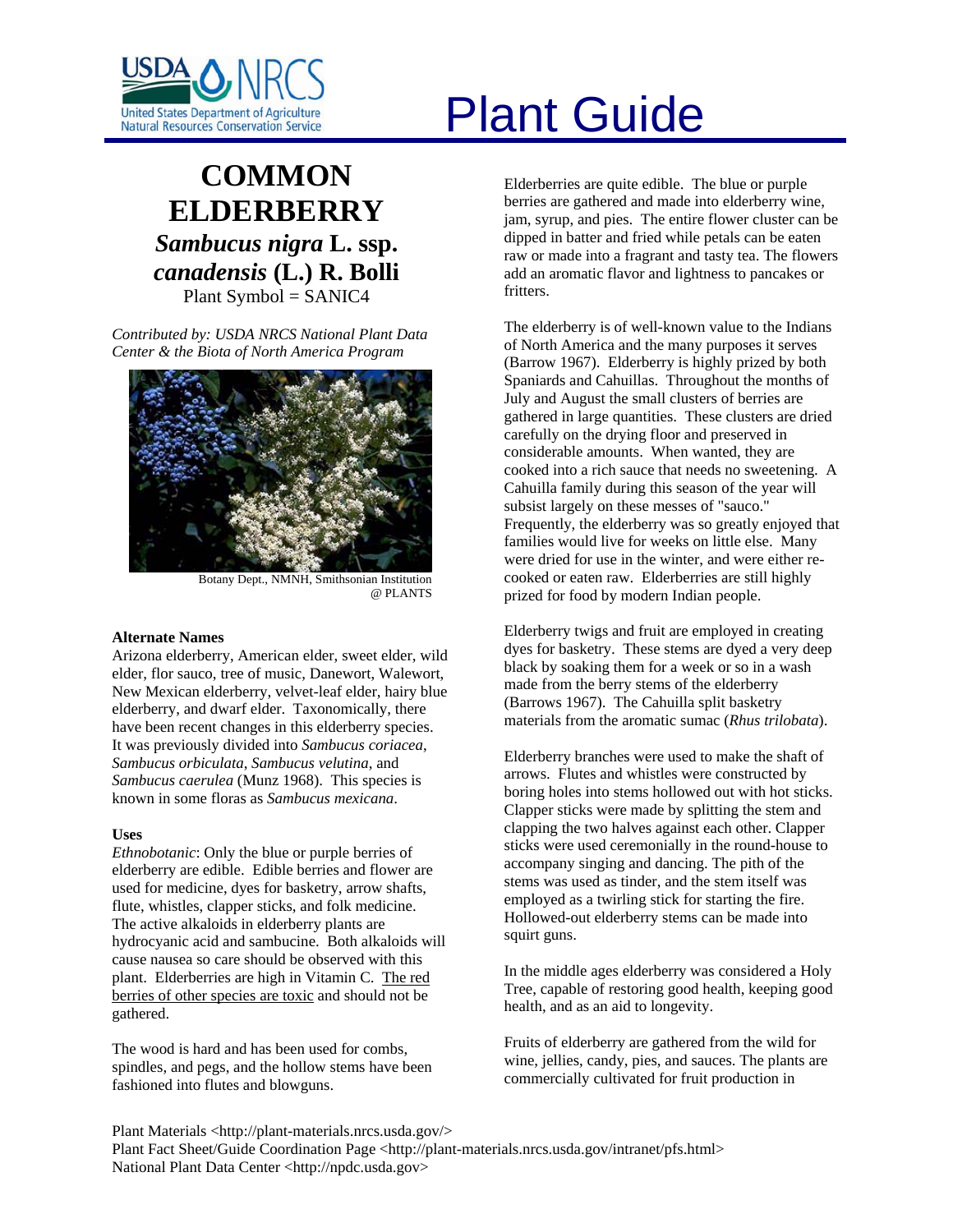Oregon. *Sambucus canadensis* and *S. nigra* have long been used in the same way, and cultivars of both have been developed. All parts of the elderberry plant are considered to be a valuable healing plant in many folk medicine traditions (Hutchens 1991, Walker et al. 1993; Barrett et al. 1933; Clarke 1977). Elderberry flowers contain flavenoids and rutin, which are known to improve immune function, particularly in combination with vitamin "C." The flowers also contain tannins, which account for its traditional use to reduce bleeding, diarrhea, and congestion.

The flowers are the mildest part of the plant and prepared as a tea, are used to break dry fevers and stimulate perspiration, aid headache, indigestion, twitching eyes, dropsy, rheumatism, appendix inflammation, bladder or kidney infections, colds, influenza, consumption (bleeding in lungs), and is helpful to newborn babies (Hutchens 1991). Used as a wash, the flowers or leaves are good for wounds, sprains, and bruises, as well as for sores on domestic animals. The leaves, which are stronger, have a slightly laxative property. Applied externally, leaves, flowers, bark and twigs are excellent as a poultice, mixed equally with chamomile, for soreness, inflammations, joint stiffness, and to reduce the swelling of bee stings. The flowers and berries, employed as a diuretic, can aid arthritis and rheumatism. Steeped in water, the flowers are used externally to aid in complexion beauty, tone and soften the skin, and lighten freckles or spots. The berry juice made into salve aids burns and scalds. The juice taken internally will act as a purgative.

*Livestock*: Elderberry is a useful range plant for domestic livestock, but is not equally palatable during all seasons. It is usually receives limited browsing in the spring and to a much greater extent in the late summer and fall. The leaves are eagerly devoured after the first heavy frost in the fall. Because many branches are beyond the reach of the animals, utilization is less destructive. Browse rating: Good for goats; good to fair for sheep; good to poor for deer; fair for cattle; and fair to poor for horses (Sampson and Jesperson 1981).

*Wildlife*: Structurally complex riparian vegetation communities provide many different habitats and support a diverse array of animal species. Different groups of animals occupy or use the different layers of vegetation, and this multi-story arrangement is often present nowhere else in the arid landscapes. Canopies of plants growing on stream banks provide shade, cooling stream water, while roots stabilize and create overhanging banks, providing habitat for fish and other aquatic organisms.

Game birds, squirrels and other rodents, and several kinds of browsers also feed on the fruit or foliage of elderberry. Bears love to eat the elderberry fruits while deer, elk, and moose browse on the stems and foliage. The elderberries are important sources of summer food for many kinds of songbirds. For example, the western bluebird, indigo bunting, common house finch, red-shafted flicker, ashthroated flycatcher, black-headed grosbeak, scrub jay, Stellar jay, ruby-crowned kinglet, mockingbird, red-breasted nuthatch, Bullock's oriole, hooded oriole, song sparrow, white-crowned sparrow, western tanager, California thrasher, russet-backed thrush, brown towhee, Audubon warbler, cedar waxwing, Lewis and Nuttall's woodpecker, wren-tit, grouse, pheasant, and pigeons all eat elderberries (Martin et al. 1951).

The valley elderberry longhorn beetle (VELB) (*Desmocerus californicus dimorphus*) was listed as threatened under The Endangered Species Act on August 8, 1980. The elderberry beetle is endemic to moist valley oak riparian woodlands along the margins of rivers and streams in the lower Sacramento and upper San Joaquin Valley of California where elderberry grows. The primary threat to the VELB is loss of habitat, insecticide and herbicide use, and lack of elderberry shrubs/trees as a food plant for the beetle. The mitigation for VELB habitat loss, considered a taking under The Endangered Species Act, is quite stringent (U.S. Fish and Wildlife Service Mitigation Guidelines).

In general, longhorn beetles are characterized by somewhat elongate and cylindrical bodies with long antennae, often in excess of 2/3 of the body length. Male VELB have a metallic-green pattern of 4 oblong maculations, surrounded by a bright redorange border. The body length is about 13-21 mm, and antennae are about a long as the body. Females are more robust, with body length about 18-25 mm, and the dark pattern is not reduced.

Elderberry is planted because of its forage and cover value, productivity, adaptability, and ease of establishment. It is a useful ground cover for stabilizing streambanks and eroding sites. It provides food, cover, perching, and nesting sites for many species of birds and food and cover for various other wildlife, and it is important as browse for mule deer and elk. In the spring the leaves may be strongly scented and less palatable, but they sweeten and become more palatable by fall.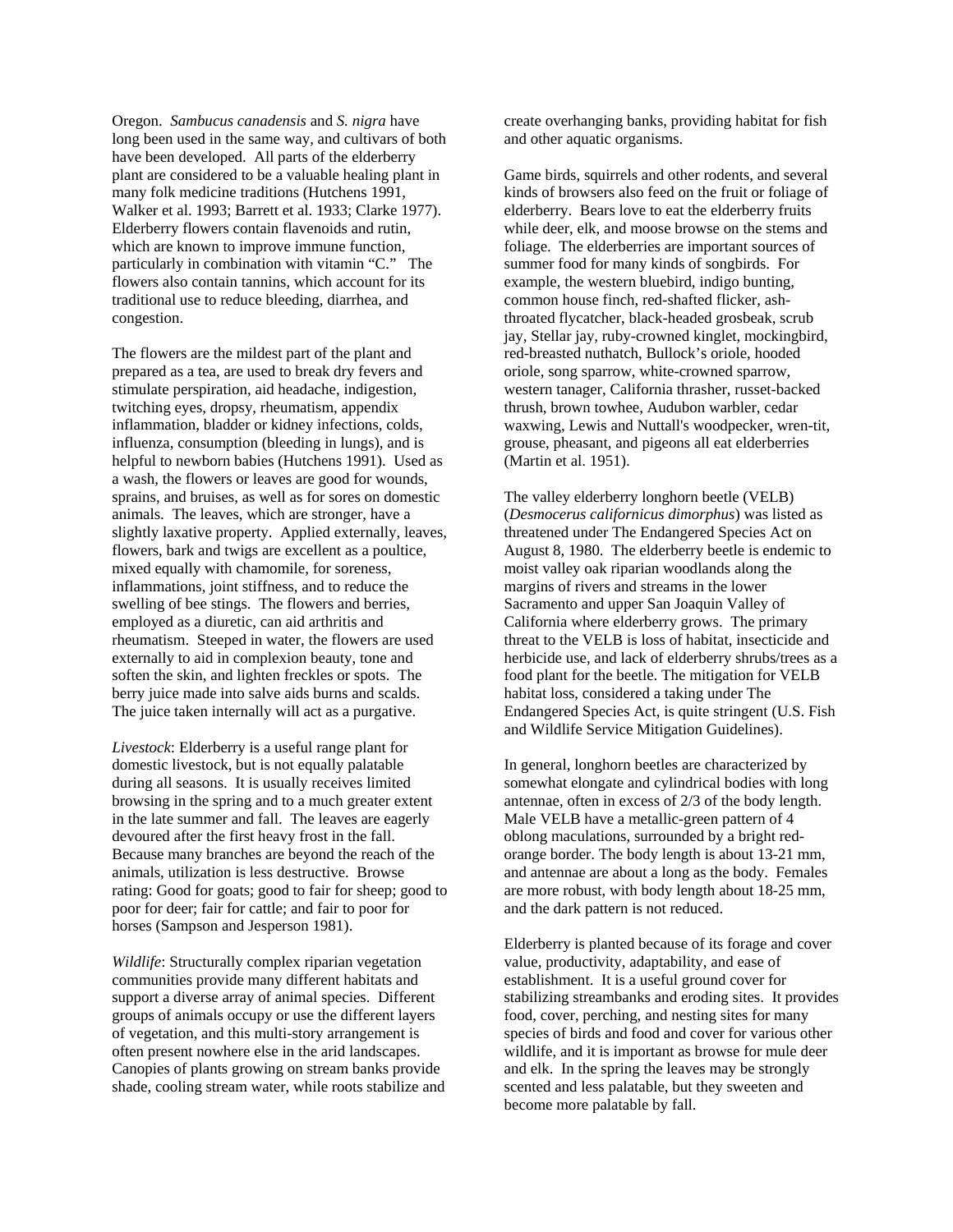#### **Status**

Please consult the PLANTS Web site and your State Department of Natural Resources for this plant's current status, such as, wetland indicator values. Western riparian ecosystems have been greatly altered by human activity. Riparian forests have been reduced to fragmented, discontinuous patches because of human intervention. For example, estimates are that 70 - 90 percent of the natural riparian ecosystems in the U.S. have been lost to human activities. Regional losses in these ecosystems have been estimated to exceed 98% in the Sacramento Valley in California. Many factors have contributed to these resource losses, including the following: natural resource use; urbanization; alteration of stream flows through dam construction and ground-water withdrawal; modification of biotic conditions through grazing, agriculture, introduction of non-native species; and alteration within watersheds.

# **Description**

*General*: Honeysuckle family (Caprifoliaceae). Native shrubs growing 2-4(-8) m tall, less commonly small single-stemmed trees, young twigs soft and pithy but the wood hard; bark thin, grayish to dark brown, irregularly furrowed and ridged. The pinnately compound leaves are deciduous, opposite, about 15-35 cm long, odd-pinnate with (3-)5-9 serrate leaflets 2-15 cm long, often with a long stalk, often asymmetrical at the base. Elderberry leaves, especially on seedlings or shrub-sized plants (without fruits or flowers) resemble California walnut (*Juglans hindsii*) and Oregon ash (*Fraxinus latifolia*). The inflorescence is flat-topped, 4-20(-30) cm across, broader than high; flowers bisexual, the corollas small, white to cream, rotate, 5-lobed, with a pleasant, yet slightly rancid odor. Fruit is berry-like, 5-6 mm wide, with 3-5 nutlets, blue- to purple-black at maturity with a white-waxy bloom and appearing powder blue. The common name "elder" is from the Anglo-Saxon "ellen," meaning fire-kindler, the dry, pithy stems; blue from the fruit color.

*Distribution*: Common elderberry is common along stream banks, river banks, and open places in riparian areas lower than < 3000 m. From west Texas north to Montana, western Alberta, and southern British Columbia, and all other western states, south into northwest Mexico. For current distribution, please consult the Plant Profile page for this species on the PLANTS Web site.

# **Adaptation**

Elderberry grows on moist, well-drained sunny sites, usually occurring in early seral communities or in openings in moist forest habitats (slopes, canyons, cliff bases, streamsides, streambanks) and moist areas within drier, more open habitats (sagebrush, mountain brush, pinyon-juniper, ponderosa pine, often along fence rows and roads); at elevations of 3- 3000 meters. Elderberry is a dominant understory species in riparian woodlands. It can persist past seral stages as scattered individuals in open forests, woodlands, chaparral, or riparian zones. This species flowers from May to September and fruits from July to October. Common elderberry is more common on warmer sites than red elderberry (*Sambucus racemosa*), although they overlap in habitat preference.

In California, common riparian woodland associates are valley oak (*Quercus lobata*), interior live oak (*Quercus wislizenii*), California walnut (*Juglans hindsii*), and California sycamore (*Platanus racemosa*). Box elder (*Acer negundo*), Oregon ash (*Fraxinus latifolia*), alder (*Alnus rhombifolia*), and willow (*Salix gooddingii, Salix exigua, Salix lasiandra, and Salix laevigata*) are particularly prevalent in the subcanopy. Understory species are mostly shrubs, including elderberry (*Sambucus mexicana)*, buttonbush (*Cephalanthus occidentalis)*, blackberry (*Rubus* spp.), and California rose (*Rosa californica*). Lianas, such as poison oak (*Toxicodendron diversiloba*) and California grape (*Vitis californica*) are a dominant feature. Herbaceous vegetation is 1% cover except in openings where tall forbs may occur.

#### **Establishment**

Elderberry produces a good seed crop almost every year. The seeds are dispersed by birds and other animals that eat the fruit. The seeds have a hard seed coat and embryo dormancy and may remain viable for up to 16 years in storage. Without pretreatment, seed germination may be delayed from 2 to 5 years after planting. Plants may flower and fruit after only 2-3 years and can reach full size in 3-4 years. They are said to be "short-lived." Vegetative reproduction is limited to coppicing if the stems are killed or injured.

#### *Seeds*:

Elderberry grows best from seed.

- Elderberry fruits are collected when ripe and spread in thin layers to dry.
- To separate seeds from fruits either 1) run fruit through a macerator with water and the pulp and empty seeds float; 2) crush, dry and use without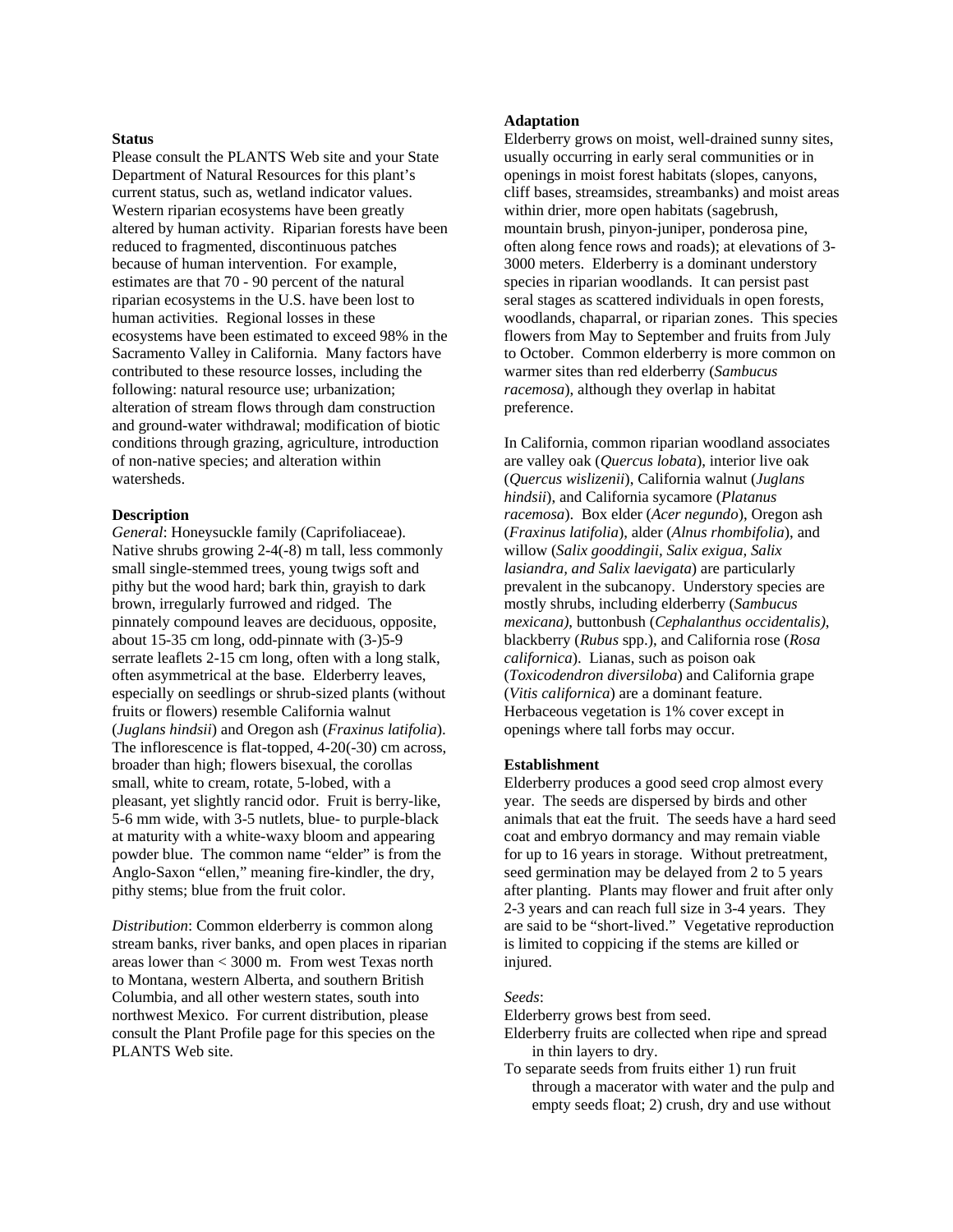separating fruits and seeds; and 3) for small amounts of fruit they can be cleaned in a fruit blender.

- Elderberry seed can be stored dry at  $41^{\circ}$ F for several years.
- Elderberry seeds can be sown in the fall soon after collection, or stratified and sown in the spring. In either case, germination is often not complete until the second spring.
- A seedling density of 35 plant per square foot is sought. Seeds are sown 1/4 inch deep in drills and covered with about 3/8 inch of sawdust mulch.
- In the greenhouse, seeds are warm stratified for two months in a mixture of peat, vermiculite, and sand at  $21^{\circ}$  to 30 $^{\circ}$ C; (70 to 85 $^{\circ}$ F). Seeds are then placed close to the soil surface in flats in the greenhouse. There are usually several hundred seeds in one seed flat.
- Seedlings are then potted from the flats in deep 3" pots.
- After one season of growth, the seedlings are field planted in the fall or spring when they are 6 to 8 months old. If planted in the fall irrigation may not be necessary in moist sites. In drier sites or with spring planting, irrigation will be required for seedling establishment.

#### *Cuttings*:

- Cuttings of elderberry tend to have lower survival success than establishment from seed.
- Use hardwood cuttings from previous seasons growth.
- Take "heel cuttings" from older wood, so inner pith is not exposed.
- Cuttings should be at least 10", and have at least two nodes. Cuttings are placed in 4" pots with perlite and peat. Plants are kept moist.
- Cuttings have a fragile root system, with high mortality occurring when transplanted. Care should be taken to be very gentle with delicate roots when transplanting.
- The cuttings, which do survive, seem to establish and grow faster. Plant biomass production, height, flowering and seed set is more rapid than with seedlings.

# *Transplanting Trees and Stems*:

All elderberry plants with evidence of valley elderberry longhorn beetle use (i.e. emergence holes or presence of adults) should be transplanted, as they provide habitat for a threatened species under The Endangered Species Act. For further technical information, call a representative of the U.S. Fish and Wildlife Service.

- Cut tree back to 3 to 6 feet from the ground or to 50 percent of its height (whichever is greater) by removing branches and stems above this height. The trunk and all stems greater than 1.5 inches in diameter can be replanted.
- If the presence of tunnels excavated by the beetle larvae inside the elderberry stem and trunk are detected, place pruned material next to transplanted elderberries.
- Move plant by the root ball. Keep the root ball wet.
- Place transplant in holes 3 to 4 feet deep.
- Construct circular water retention basin from the excavated earth about 8-10 feet in diameter and 12 to 14 inches high. Plant the main trunk of an elderberry in the center of each water basin. Plant other stems that have been rooted around the circumference of the basin.
- Saturate soil with water. Irrigate as necessary, especially through first growing season.

# **Management**

In six riparian restoration projects carried out in California, competition from exotic weed species was a key factor in mortality and site failure (Baird 1989). On small sites, hand weeding around trees and shrubs is the most effective means of weed control. One way to avoid competition from weeds on larger sites is to remove the surface soil, although this has the disadvantage of removing nutrients, mycorrhizal fungi, bacteria, and insect and invertebrate populations critical to a healthy habitat. A cover crop of native wildflowers was also used to control weeds, with wildflower seeds hand-broadcast over the site. On wetter, heavier soils this does not seem to provide effective weed control.

There is considerable evidence that fertilization can favor exotic weeds over native plants. Inoculation with mycorrhizal fungi enables seedlings of some species to better utilize limited supplies of both water and nutrients. Inoculation of transplanted shrubs may be accomplished through inclusion of large (1.2 m deep by 2.8 m wide) root balls with plants. Smaller, more economical soil plugs scattered throughout the site serve the same purpose. The number of soil plugs needed to ensure the establishment of soil flora is directly related to the distance of the restoration site from a similar, mature community.

Given that elderberry provides habitat for the federally listed valley longhorn elderberry beetle, livestock grazing of elderberry is not recommended. Livestock grazing can alter vegetative structure and composition of riparian habitat. Overgrazing by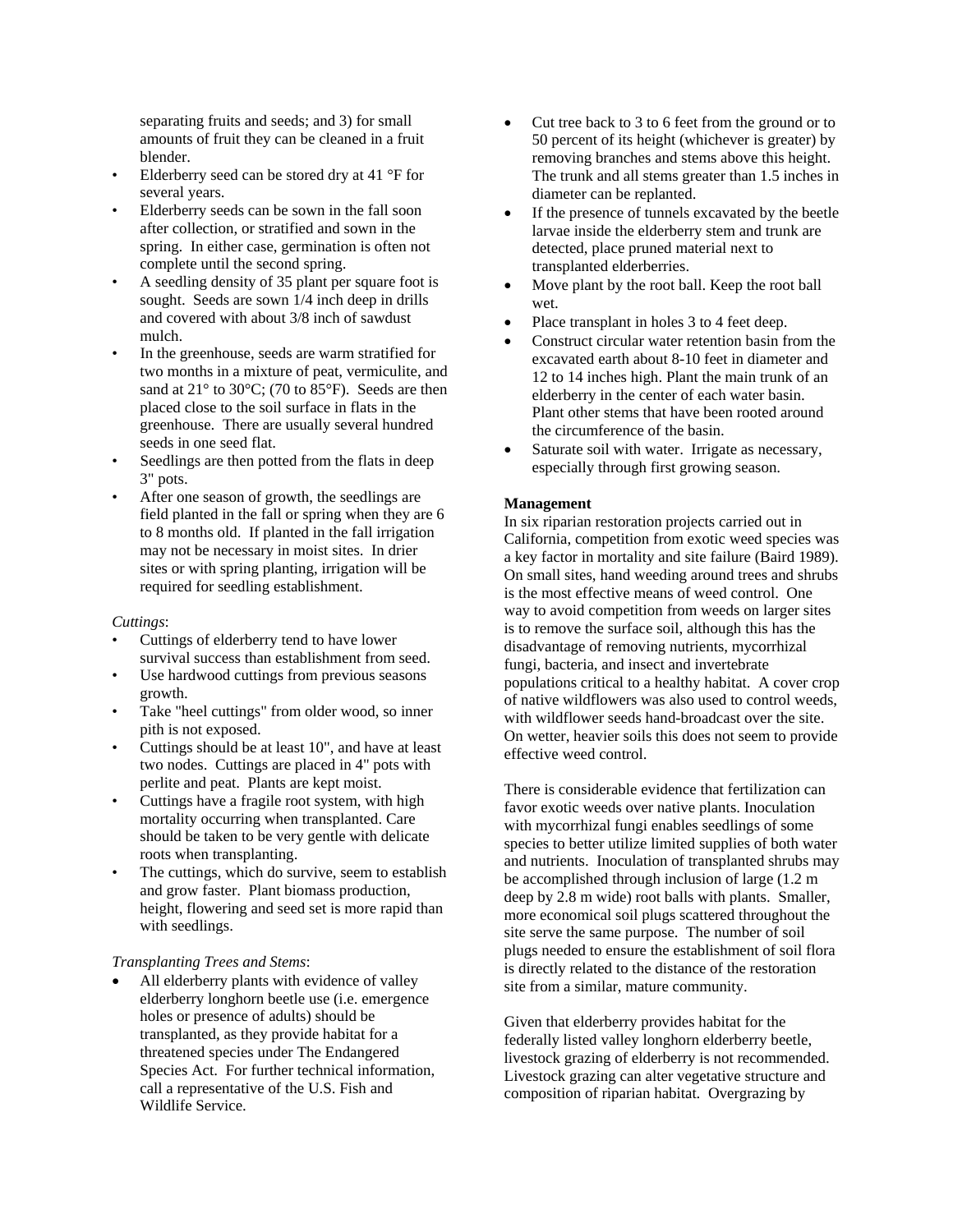livestock and big game frequently changes plant species composition and growth form, density of stands, vigor, seed production of plants, and insect production.

Clear-cutting or seed tree cutting with high soil disturbance sometimes favors the development of elderberry in a seral community. It recovers well from heavy grazing in the Great Basin. For use in site stabilization or rehabilitation, seeds may be planted directly or seedlings and 1-2-year old stock may be transplanted. It also grows from transplanted seedlings, cuttings, and rootstocks.

Elderberry usually is not present in the understory of closed-canopy forests, and when fire occurs in these, regeneration occurs from seed banks that may occur between 2-10 cm deep in the soil, the seeds deposited from off-site dispersal or from plants of an earlier community. Fire scarifies the hard seed coat of buried seeds and stimulates their germination, which usually occurs the first growing season after the fire. Subsequent burns may eliminate elderberry since it spreads slowly by seed. Fire kills above-ground parts but the root crown may sprout but a severe fire can kill the root and stem buds from which sprouting occurs.

# **Cultivars, Improved and Selected Materials (and area of origin)**

These plant materials are somewhat available from commercial sources. Contact your local Natural Resources Conservation Service (formerly Soil Conservation Service) office for more information. Look in the phone book under "United States Government." The Natural Resources Conservation Service will be listed under the subheading "Department of Agriculture."

#### **References**

Arnold, R.A. 1984. *Interim report for contract C-616 with the California Department of Fish and Game*. 14 pp.

Baird, K. 1989. *High quality restoration of riparian ecosystems*. Restoration and Management Notes 7(2):60-64.

Barrett, S.A. & E.W. Gifford 1933. *Miwok material culture*. Indian Life of the Yosemite Region. Yosemite Association, Yosemite National Park, California. 387 pp.

Barrows, D.P. 1967. *Ethno-botany of the Coahuilla Indians*. Malki Museum Press. Banning, California. 82 pp.

Bolli, R. 1994. *Revision of the genus Sambucus*. Dissert. Bot. 223:1-227.

Burke, H.E. 1921. *Biological notes on Desmocerus , a genus of roundhead borers, the species of which infests various elders*. J. Econ. Ent. 14:450-452.

Clarke, C.B. 1977. *Edible and useful plants of California*. University of California Press. 280 pp.

Crane, M. F. 1989. *Sambucus cerulea*. IN: W.C. Fischer (compiler). *The fire effects information system* [Data base]. USDA, Forest Service, Intermountain Research Station, Intermountain Fire Sciences Laboratory. Missoula, Montana. <http://www.fs.fed.us/database/feis/>

Cronquist, A., A.H. Holmgren, N.H. Holmgren et al. 1984. *Intermountain flora: Vascular plants of the Intermountain West, U.S.A*. *Vol. 4. Subclass Asteridae,* (*except Asteraceae*). The New York Botanical Garden. New York, New York.

Eriksson, T. & M.J. Donoghue 1997. Phylogenetic relationships of *Sambucus* and *Adoxa* (Adoxoideae, Adoxaceae) based on nuclear ribosomal ITS sequences and preliminary morphological data. Syst. Bot. 22:555-574.

Felter, H.W. & J.U. Lloyd 2000. *Sambucus*. IN King's American Dispensatory. Web site. <http://metalab.unc.edu/herbmed/eclectic/kings/samb ucus.html>

Finn, C. 1999. *Temperate berry crops*. Pp. 324–334. IN: J. Janick (ed.), *Perspectives on new crops and new uses*. ASHS Press, Alexandria, Virginia. <http://www.hort.purdue.edu/newcrop/proceedings19 99/v4-324.html#elderberry>

Hartmann, H.T., D.E. Kesler, & F.T. Davies, Jr. 1990. *Plant propagation principles and practices*. Prentice Hall, Englewood Cliffs, New Jersey. 647 pp.

Hickman, J.C. (ed.) 1993. *The Jepson manual. Higher plants of California*. University of California Press. 1400 pp.

Hutchens, A.R. 1991. *Indian herbalogy of North America*. Shambhala Books, Boston and London. pp 114-117.

Martin, A.C., H.S. Zim, and A.L. Nelson 1951. *American wildlife and plants: A guide to wildlife food*